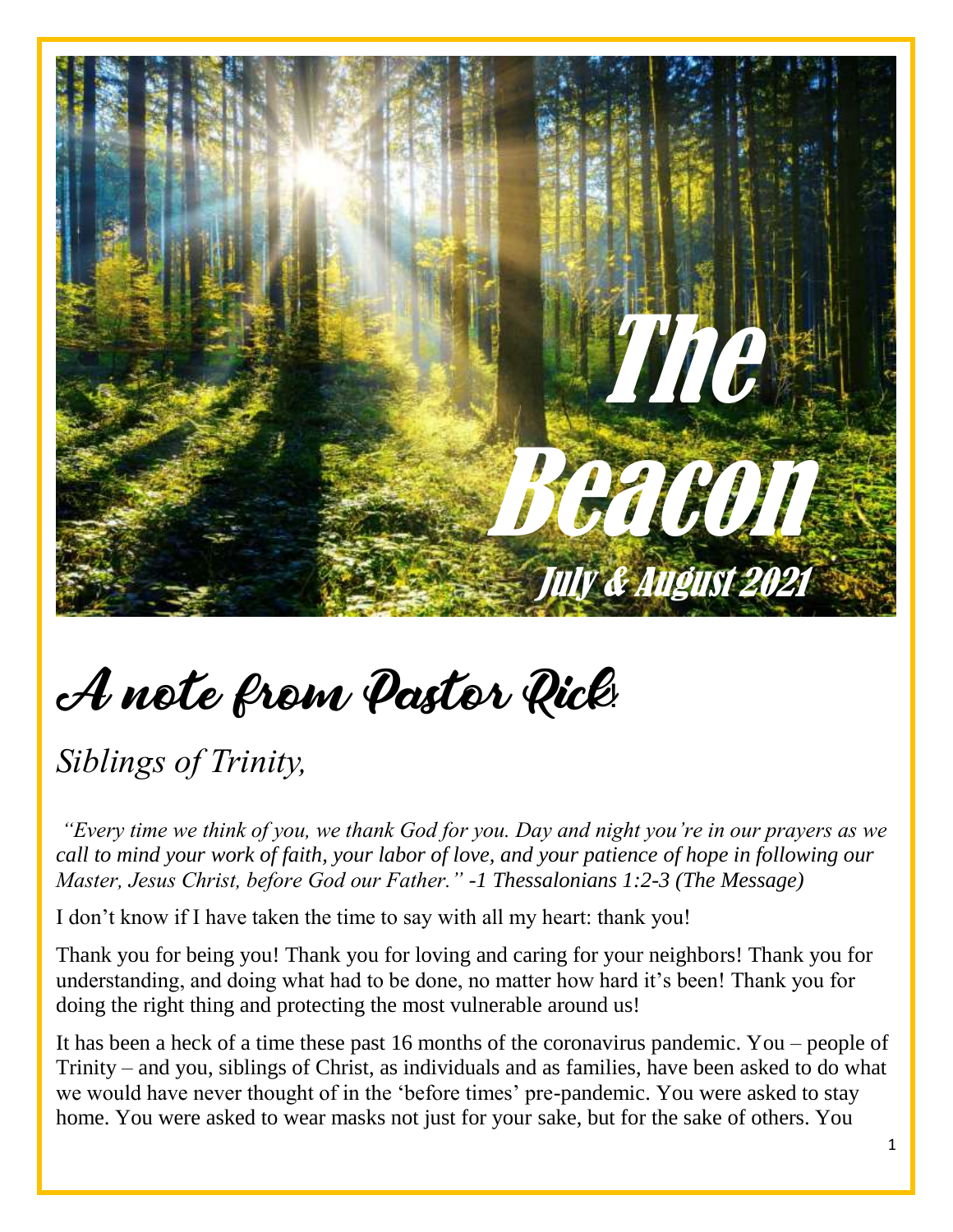were asked to keep your distance. You were asked to not sing. You were asked to not share the peace. You were asked to do all sorts of things, that, while they made sense in our heads, was painful, angering and frustrating in our hearts.

These past 16 months have been hard. For a few months, we could not even gather safely. Once we did, things were different. Sunday school was radically different, worship was different, council meetings were different; all sorts of things were different.

But even though we all have had times of anxiety, depression, doubt, anger, grief, sadness and more - you kept the faith. You kept the love and care for all of God's people in focus as we worked to keep all safe during this pandemic here at Trinity and in our community. You still supported your church through your gifts of time, talents, and treasure. You stepped up and worked and prayed and were just yourselves in wonderful and needed ways.

We are not through this pandemic quite yet. But it would have been so much harder to get through all of this had it not been for your unwavering faith in Jesus Christ and faith in each other, in what I believe to be our church's finest hour. We fed the community physically and spiritually. We shared life, and love and hope. Especially in the most difficult of times.

And for all of it, and I am sure I speak for Pastor Adam as he was here at the beginning of the pandemic, but I say thanks be to God for you! Thank you! You were enough in the eyes of God, and you still are, and you will always be!

Let's look forward as we learn how to be church post-pandemic, which won't be just getting back to 'normal' but learning how to best be the hands and feet of Christ in a world still desperate for hope. You just did it the past 16 months! Let's keep it rolling!

Blessings,

Pastor Rick MG



Every Sunday at **9:30** in-person and online (YouTube at *Trinity Akron*)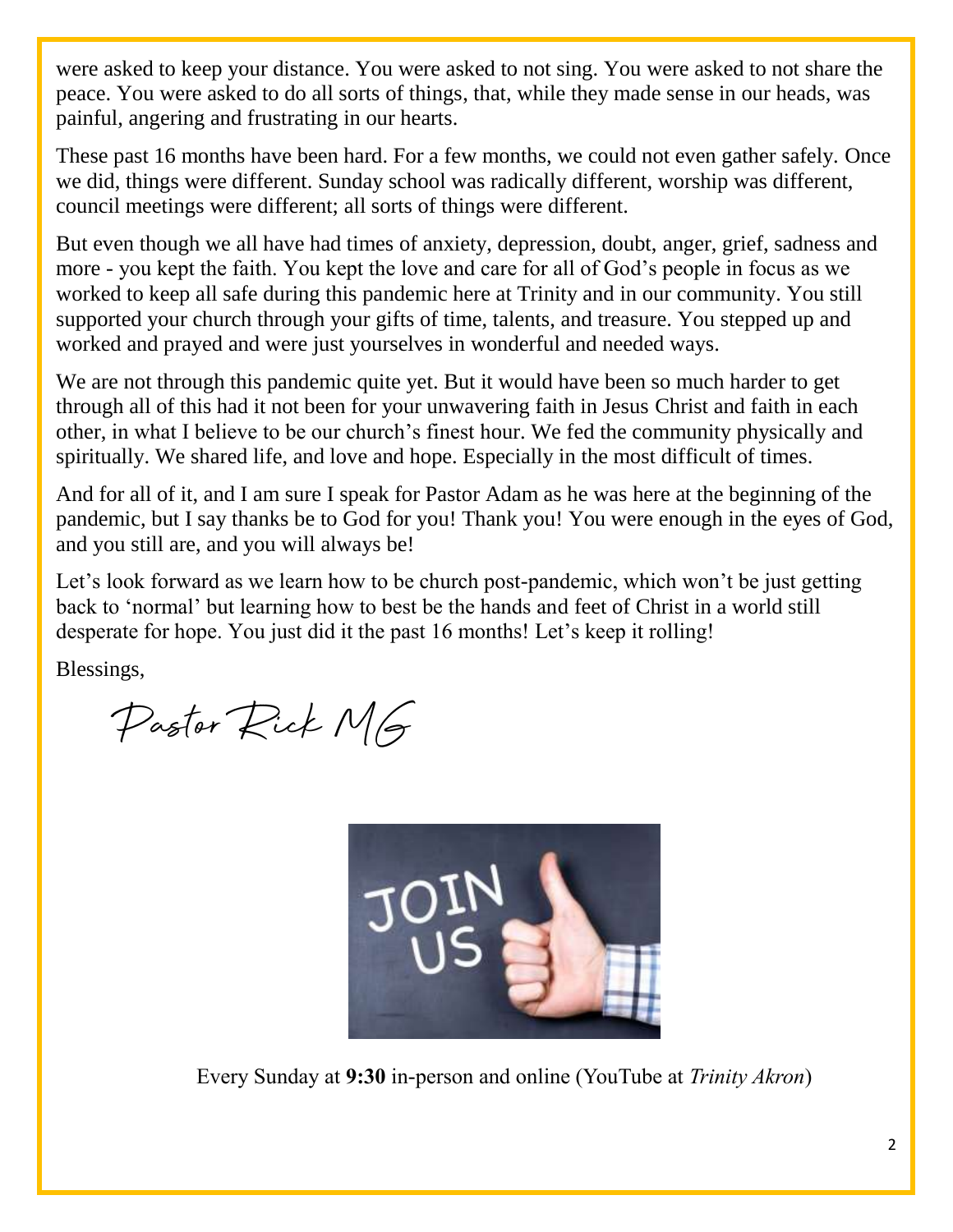# PANDEMIC PRECAUTIONS: UPDATE

Greetings Trinity,

[Jesus said] "You shall love your neighbor as yourself."

-Matthew 22:39

At our June 8th council meeting, we discussed the evolving CDC and New York State guidelines around pandemic precautions. While we know that many who come to church are fully vaccinated, there are some who are not, particularly our youngest people under the age of 12. While the pandemic is by no means over (despite growing vaccination and low infection numbers), there is good ventilation that we can provide in the sanctuary in the summer months.

Keeping these things in mind, we are adopting the following updates to our worship pandemic precautions:

- Masks and physical distancing will continue to be required throughout the building for ALL persons – vaccinated and unvaccinated.
- There is an exception for fully-vaccinated persons and only in the sanctuary where masks may be removed once seated and physically distanced. When you leave your seat, please wear your mask.
- Singing as a whole congregation will begin again. Unvaccinated persons will need to remain masked to sing.
- Communion in the aisle (coming forward to receive the elements) will begin again. Everyone coming forward will need to stay physically distanced and wear a mask until you receive your communion elements, at which time you may briefly remove your mask.
- Masks will not be required for outdoor worship (ex.: Worship in the Park) but have a mask handy in case we need to move indoors or if you need to access indoor restrooms.
- These updates will take effect the weekend of our Sunday, June 20th worship service.
- The council and I feel that these updates are gradual but significant steps in moving towards life after the pandemic. We will still regularly monitor updates and adjust things as needed to best keep everyone safe from the coronavirus. Your faithfulness and honesty are greatly appreciated as we make these updates.
- I invite you to take a moment and reflect on what emotions this letter stirs in you. Some will feel frustrated that we are moving too slowly. Others may feel fear that we are easing restrictions in the slightest. My hope is that we all might give and receive grace. Grace for ourselves and grace for those who feel differently than we do. Grace for leadership that is trying its best to be faithful and grace for our community doing its best to proclaim the Gospel in thought, word, and deed. Let us love one another by extending the grace God has first given to us.
- We hope to see and sing with you in worship over the summer. There are several other opportunities for us to gather as community outdoors as well. And as always if you have questions or concerns, please do not hesitate to reach out to a council member or myself, so you can be heard, and we can address things as needed.

Blessings, *Rick MG & the Trinity council*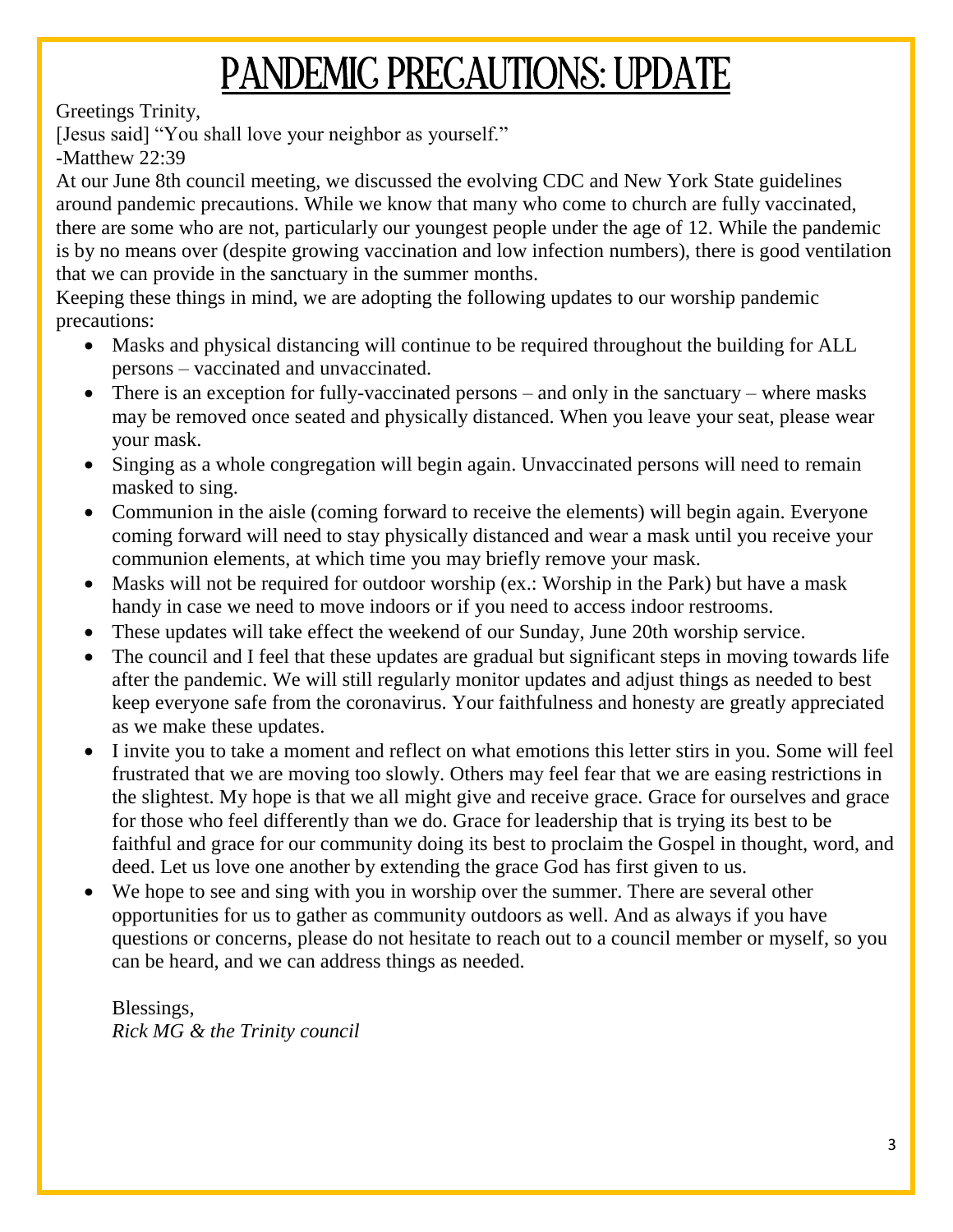# PROPERTY COMMITTEE

Dear Congregation,

The Property Committee is writing to ask for help. Repairs & Replacements are needed around church and monetary donations are welcomed and needed.

- The **boiler** needs to have repairs, which will cost \$5000.00. Dale is currently doing research to see if we should replace the boiler with a new one, or repair the old one.
- The **steps and platform at the South entrance** of the building have sunk on one side, making it unsafe to enter the building. We don't have an estimate at this time. We hope it can be done for less than \$2500 so Council could approve it.
- The **third entrance to the parking lot** (the one near the clothing donation bin) needs repair. The estimate for the area will be for digging deeper, adding new, solid fill, and then a coat of blacktop.
- The **parking lot** is in poor condition. Two estimates were received, and both were more than \$47,000. It is obvious that we cannot afford this at this time.
- There are other areas that need attention, but these are the most urgent priorities at this time.

-*Harold M. Gardner, Property Committee Manager*

#### Property Meeting: Please join us

Join us **Sunday July 11th** following worship for a property meeting. All are welcome!

#### Anniversary Planning Committee

We will be meeting next Thursday, **June 24<sup>th</sup> at 6pm** in the fellowship hall. Stay after the planning meeting for the campfire!

# Phone Number Correction: Chiavetta**'**s BBQ Chicken Presale

The number listed online and in our bulletins for the Chiavetta's presale at St. Johns in Williamsville is incorrect. Here is the correct number for the presale: **716-632-6557**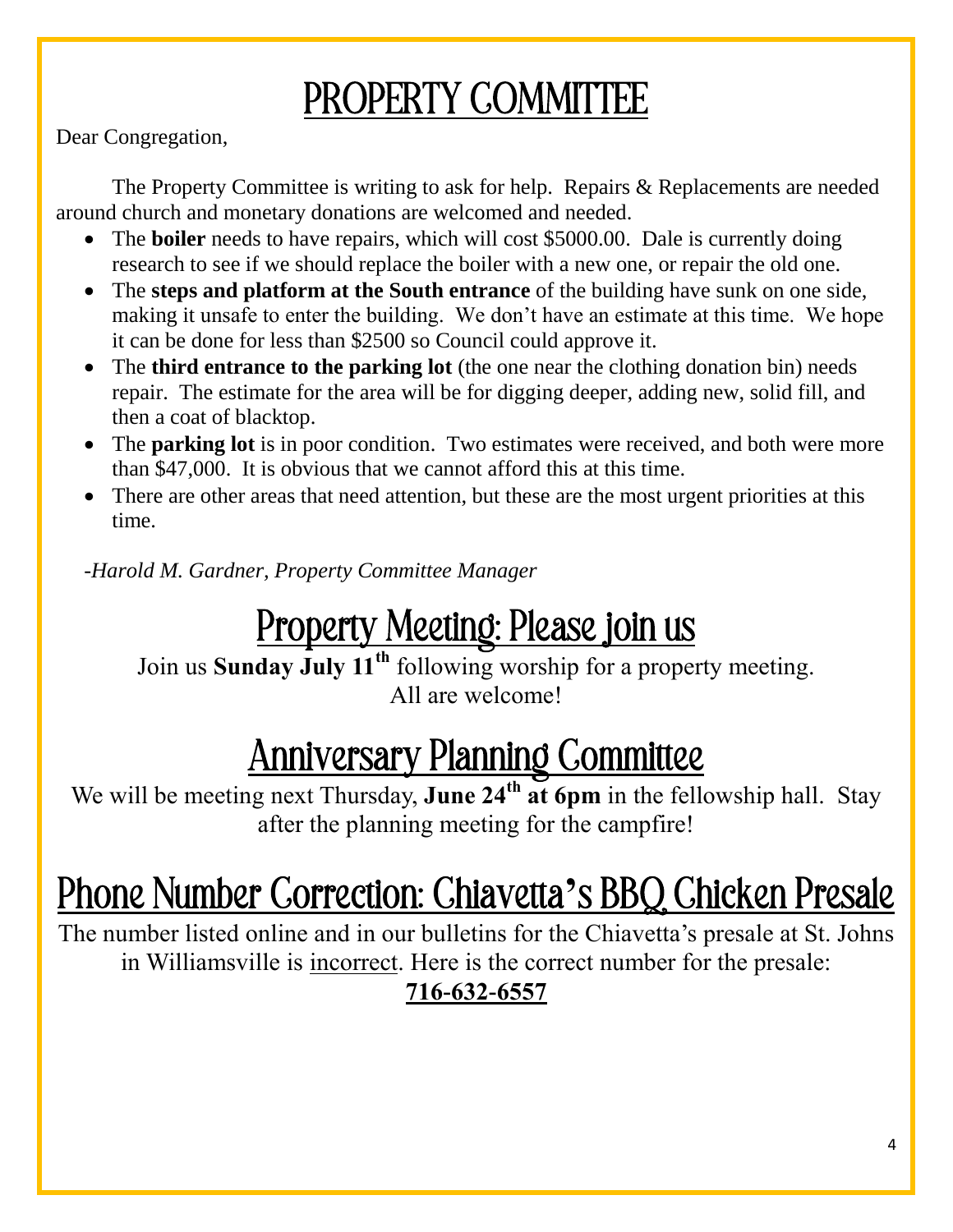# UPSTATE NY SYNOD ASSEMBLY RECAP

The Upstate New York Synod Assembly was held virtually this year from June 3rd - 5th. Pastor Rick Mollenkopf-Grill, Ronda Lauridsen, and Jennifer Kleparek gathered in St. John's Hall and attended as voting members. A special thank you goes out to Donna Kumpf and Mary Lou Groff who provided hospitality, and to Pastor Rick for his technical assistance which made viewing and participating in the assembly possible.

The theme was "We Are Church, We Are Called 50-40-10." The theme was selected to focus on building an inclusive and diverse church and "with gratitude for those who have gone before, and hope for the future, the ELCA gives thanks to God in celebration of 50 years of Lutheran women ordained, 40 years of women of color ordained, and 10 years of LGBTQIA+ individuals ordained and able to serve freely in the Ministry of Word and Sacrament. We have much to celebrate:  $50 + 40 + 10 +$  and beyond!"

Like all Synod Assemblies, the event consisted of prayer and worship services, special music, workshops, organizational meetings, and opportunities to learn about programs and ministries.

Highlights of the organizational meetings included electing a new bishop to serve a five-year term. Four candidates were called to run and, after five rounds of voting, the Rev. Lee Miller II was elected. Pastor Miller has served as the Dean of the Niagara Frontier Conference and as Pastor of Holy Trinity Lutheran Church in Buffalo. Also elected were representatives to attend the ELCA Churchwide Assembly which will be held in Columbus, Ohio in August of 2022.

Updates on many programs and ministries were showcased including: The Racial Justice Task Force which was founded in the spring of 2020. Toolkits are available for any congregation and, hopefully, a complete curriculum will be added online soon and available for any church as well.

Reconciling in Christ focuses on and provides resources for how congregations can be welcoming and safe places for people in the LGBTQ+ community.

RAIHN Rochester Area Interfaith Hospitality Network which is now called Family Promise of Greater Rochester is part of the national Family Promise program. Its goal is to help families who are homeless obtain permanent housing. The program in the Rochester area involves office staff and volunteers from numerous churches. Families spend weekdays at the office searching for work, completing schoolwork, etc. and then, when the office closes at 5:00, they are bussed to an area church which will be their home for the week. Families from the church volunteer to cook meals and eat and socialize with the families.

Seafarers International House is in New York City and was founded in 1873. Through the years it has undergone some changes and is now part of ELCA, but the focus has always been to help vulnerable people who arrive in the port of New York. Chaplains minister to people who are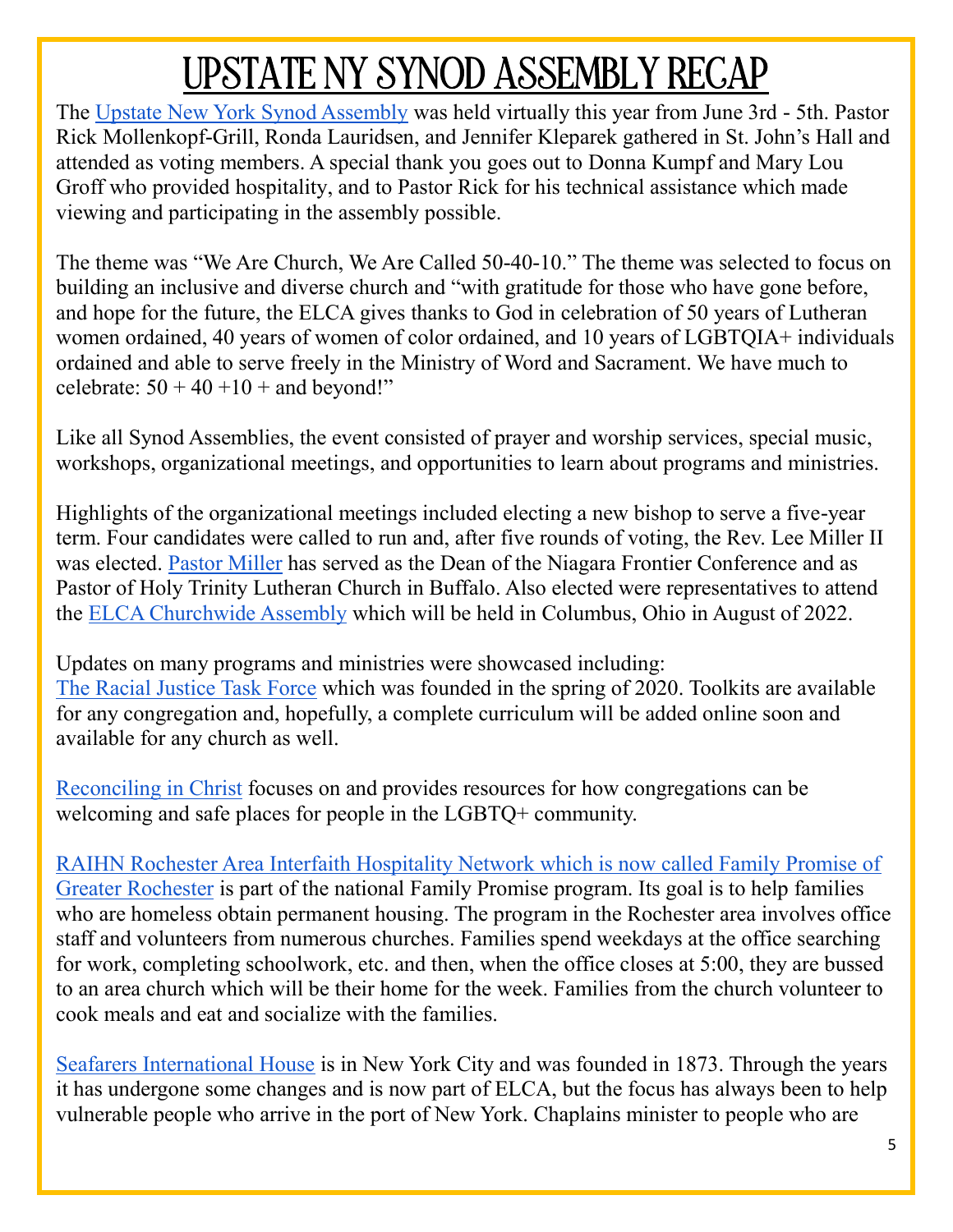away from home for long periods of time working on cargo ships which has been especially important during the pandemic. The organization also helps other people who arrive in port such as immigrants and asylum seekers.

### SUMMER CAMPFIRE NIGHTS

Thursday campfires are being extended! Here are the dates: **July 8, 15, 22 & 29; August 19 & 26 and September 2**

# PIES IN THE PARK: July 9th

'Pies in the Park' is back this year, scheduled on Friday evening, July  $9<sup>th</sup>$ . We'll need volunteers to make pies and coordinate the affair. Stay tuned for more info.

### WORSHIP IN THE PARK

Mark your calendars for Worship in the Park at Russel Park in Akron!

The dates are: June  $27<sup>th</sup>$ July  $25<sup>th</sup>$ August  $29<sup>th</sup>$ *Worship at 9:30 am.*

# GRADUATION: JUNE 27TH

At our outdoor worship service at Russell Park on June 27, we will be recognizing the class of 2021! If you are a graduate of high school, college, earned an advanced degree, or if you have children that graduated from preschool or kindergarten, join us for worship as we congratulate you and lift you up in prayer.

# RUMMAGE SALE

If you would like to participate on the planning committee, please contact the church office. *\*\*Please try not to bring your items for the sale until we have a date set, and a plan for where the items will go.*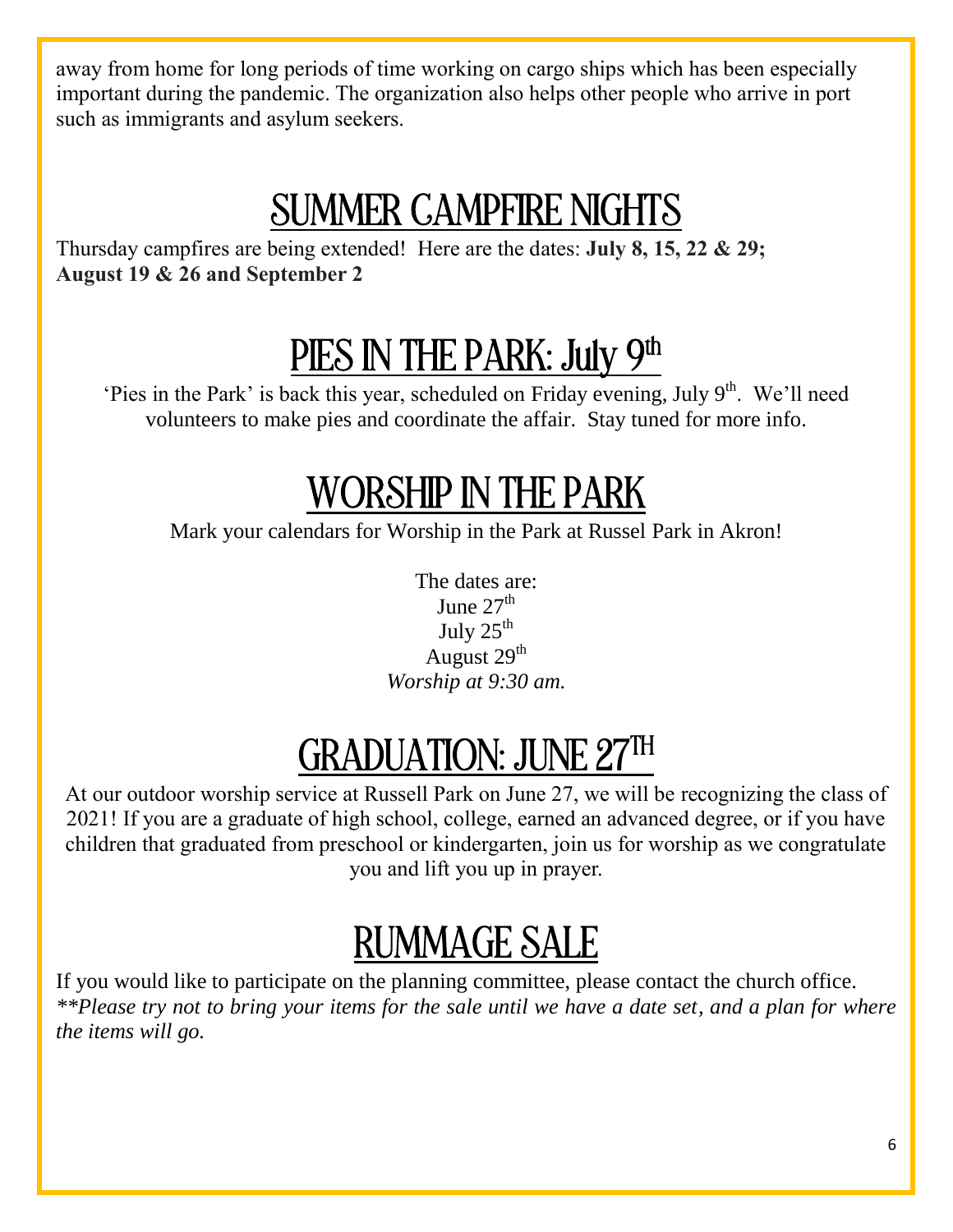### SUNDAY SCHOOL

*Mark your calendars: Rally Day will be September 12th!* 

Well, my friends, Trinity's Sunday School 2021-2021 has come to a close. As with many activities and gatherings this year, it has not been easy. Many thanks to the staff for meeting, discussing and preparing monthly "Sunday School To-Go" bags for pickup by the young people, and to the parents helping the students at home with their crafts, worksheets, suggested discussions, etc. that were sent home in their bags.

The staff will continue to meet throughout the summer to work ou ta lesson plan and schedule for the upcoming year. Although the current staff has agreed to teach again in 2021- 2022, there is always a need for extra help: Substitute teachers, aides, etc. If you would be interested in working with the youth (ages 3 - confirmation) please contact Pastor Rick or any one of the staff members (Jane Dorr, Tracy Dorr, Ronda Krieger, Donna Kumpf.)

We pray that all students and their families will have a safe, enjoyable summer so we can all come together again on September  $12^{th}$  - Rally Day!!

God bless you and He is always beside you.

*-Donna Kumpf*

*"God loves the sound of your voice - talk to Him often."*

### YOUTH GROUP

Youth Group will meet on **Sunday evenings from 7-9 pm** on **July 11 and 18, and August 1, 22 and 29.** You'll need your mask (if weather moves us indoors), a lawn chair and ideas for what we could do as a group. Depending on ideas, we may add some other happenings! We'll also need a couple of adults to be there as adult leaders as well.

**2022 ELCA Youth Gathering meeting:** For those interested in going to Minneapolis for the Youth Gathering next summer, there is an informational meeting at **11 am on Sunday, June 27th** at Town Line Lutheran Church, 1159 Town Line Rd. in Alden. Trinity and Town Line are joining together to go to the Gathering. Pastor Rick will be there right after Worship in the Park. Anyone interested in going to the Gathering needs to attend this meeting with a parent. See Pastor Rick if you have any questions.

### Pastor**'**s Summer Office and **"**Village Hours**"**

During the summer months (July through Labor Day), Pastor Rick's office hours will be 10 am-1 pm on Tuesdays and Thursdays. On most Wednesdays, Pastor is switching up office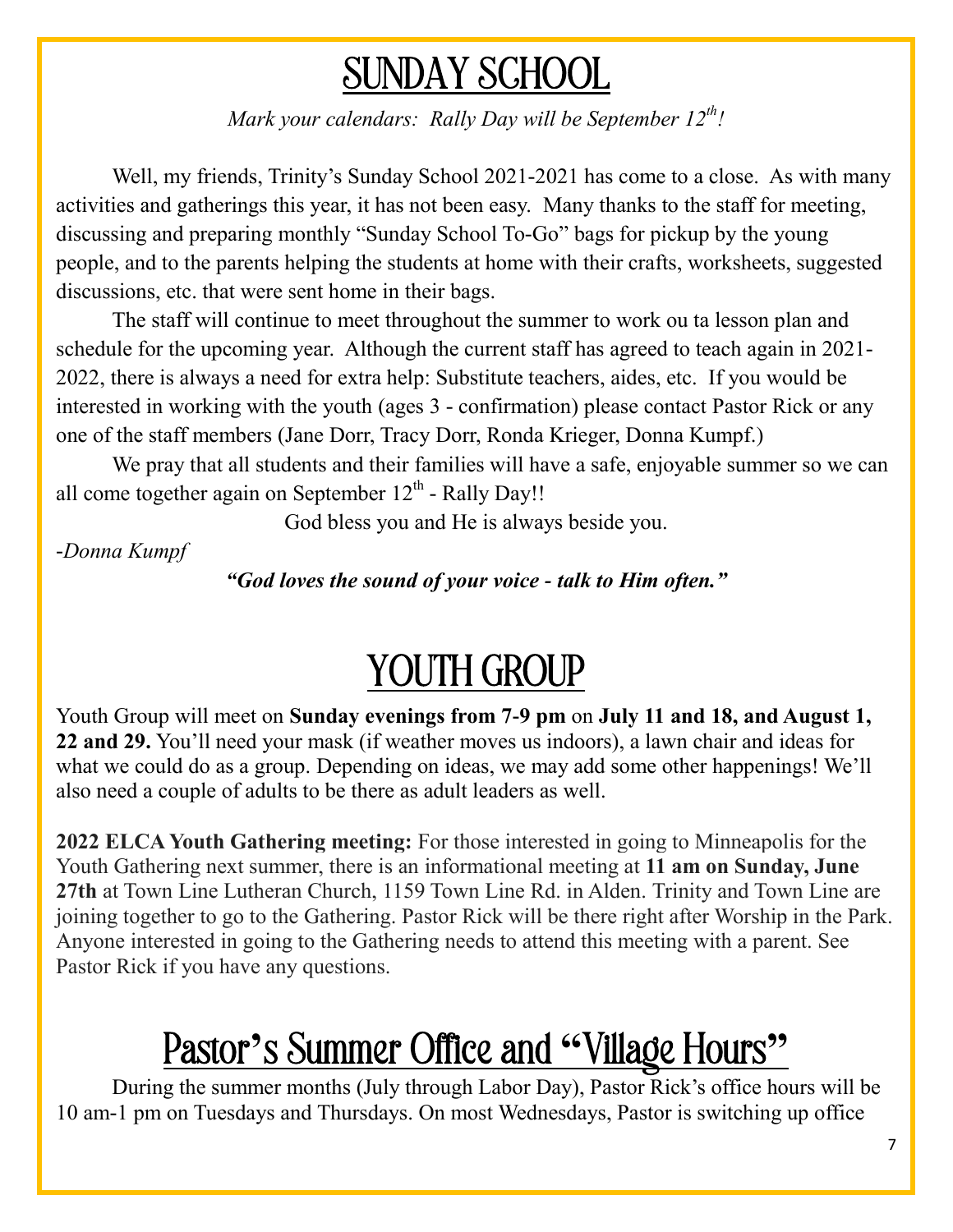hours to be "village" hours. Sometime between 10-2, pastor will be walking the streets of Akron: exploring, meditating, saying hello, and getting to better know the people of the community.

If you live or work in the village, Pastor may stop by (he'd call ahead!). Or, if you'd like to meet up for lunch from one of the village eateries, we can do that. Or join him on a walk around the block.

Pastor's "village" hours will be on  $\underline{July 7, 14, 21}$  and 28; August 18 & 25; and September  $1<sup>st</sup>$ .

#### PLEASE PRAY FOR:

*The family and friends of:* 

*Michelle Brennan Jim Thomas Phil Wittman Richard Wiley Carol Bromstead Margie Pohl*

- *Amanda (granddaughter of Linda Finger) - prayers of healing*
- *Safe Travel for Jean Dolph*
- *Healing for Larry Reisdorf*
- *Healing for Carol Knoll*
- *JoAnn K. - patience and healing*
- *Dan Coakley - continued healing*
- *Jen Corbett - continued healing*
- *John Hager - strength*
- *Jen - continued healing*
- *Jurgen Arndt - continued prayers*
- *Dan - continued healing*
- *Linda Lawrie's sister*
- *Rusty Bower - continued recovery*
- *Riley Finney - continued recovery*
- *Aliana Randall - continued prayers*

# PULPIT SWAP: July 4<sup>th</sup>

Don't miss Sunday worship on the Fourth of July: Pastor Rick and his wife, Pastor Serena from Town Line Lutheran Church in Alden, are switching places for the day! Come get to know Pastor Serena and hear the Word from a different perspective.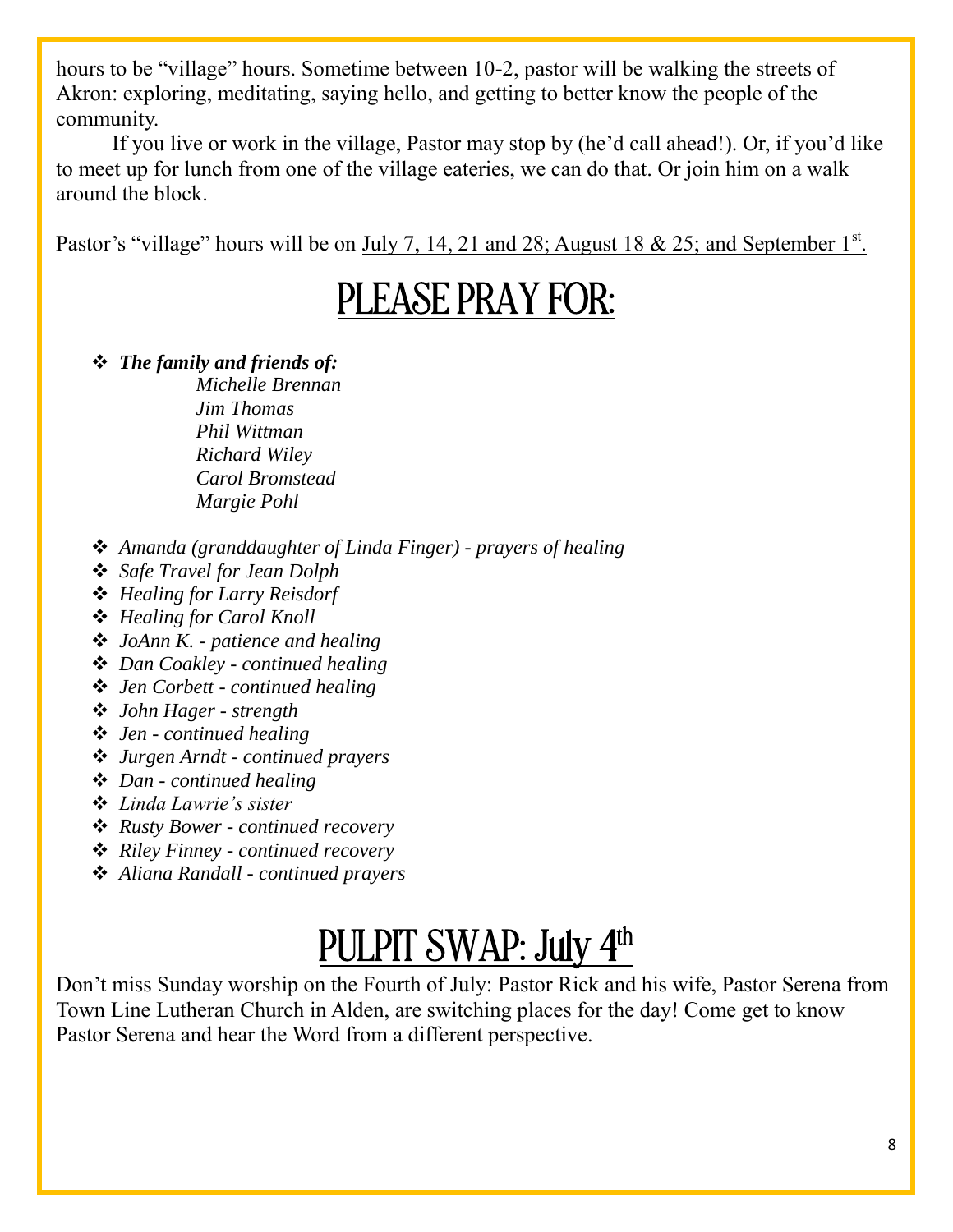# MUTUAL MINISTRY TEAM

Trinity's Mutual Ministry Team of 3-4 people gathers quarterly to be a support to Pastor Rick. This team offers feedback to pastor, helps pastor process his ministry efforts and is attentive to pastor's selfcare. The team is also attentive to the congregation, offering insight they observe and receive that can help pastor grow in his ministry. The team is also a safe place to pass along any suggestions and feedback to pastor in a positive way.

The hope is that this team will further help in accountability and communication between Pastor Rick and everyone at Trinity. Team members are Pastor Rick, Annette Adamczak, David Hofmeier and Lisa Kaminiski. Feel free to reach out to the team if you have any questions or feedback.

### COUNCIL

Council Meets at 7pm on: July  $20<sup>th</sup>$ No meeting in August

# AKRON-NEWSTEAD FOOD PANTRY

The food pantry is doing heroic work feeding our neighbors in the community! If you or someone you know is in need, here's when the pantry is open:

- $\triangleright$  Food distribution is on: July 6<sup>th</sup>, August 3<sup>rd</sup> and September 7<sup>th</sup>.
- $\triangleright$  Set up and distribution occurs between 8-10:30 am. Call Jean Dolph at 716-908-2306 or Sharon Waff at 585-599-3893 for details.
- *Would you like to volunteer? Sharon at sjwaff@yahoo.com.*
- To donate monetarily, please make checks payable to: *'Akron Newstead Food Pantry.'*

#### OFFICE HOURS:

*July & August scheduling changes:* 

*Tracy: Please note the following days that will be substituted for will be in June 30th not July 1st Not July 13th Will be in August 30th, not August 31st & September 2nd*

*Pastor will have "village hours" on most Wednesdays and will not be in the office:*  July 7, 14, 21 and 28; August 18 & 25; and September  $1^{st}$ .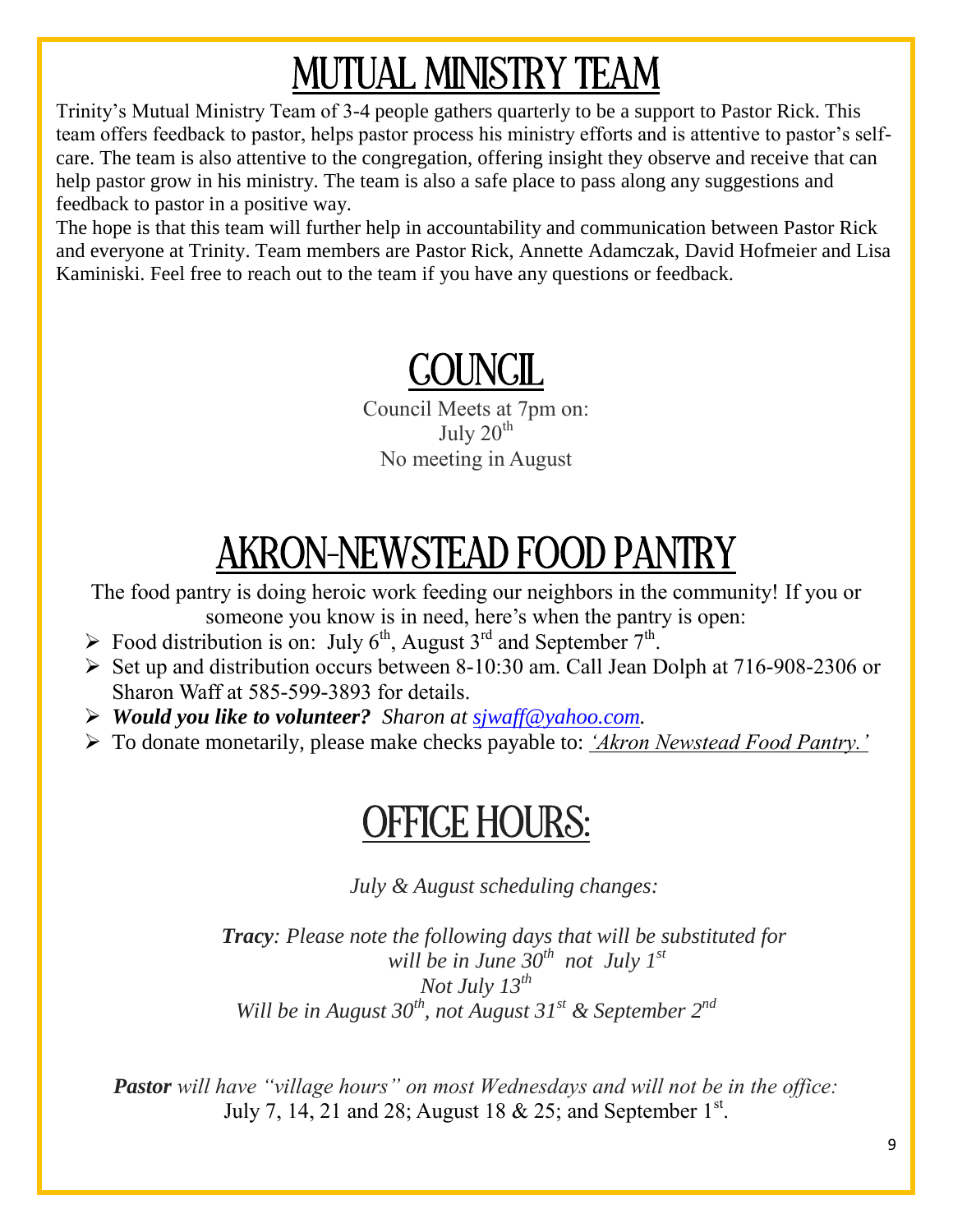#### **Pastor** will be on vacation from August  $3^{rd} - 17^{th}$ .

Tracy- Tues & Thurs from **11:00 a.m.-2:00 p.m.** Pastor Rick: (Please call to confirm availability) Tuesday, Wednesday and Thursday **10:00a.m. - 1:00p.m.** (Fridays are Pastor's day off.)

*Pastor is available outside of these hours by phone at 716-465-1321. Hours are subject to change if emergencies arise.* 

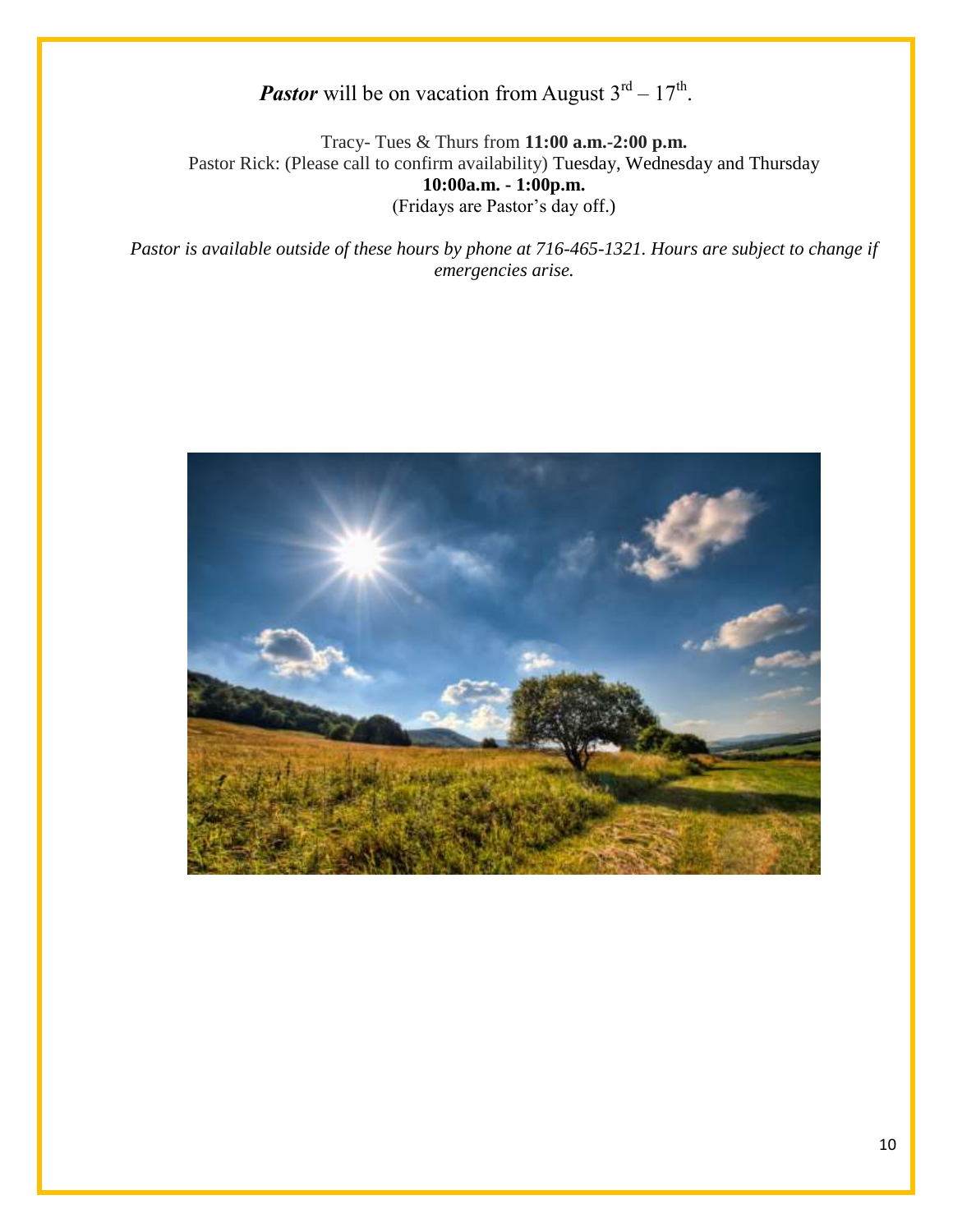#### Birthdays, Baptisms & Anniversaries



#### **JULY BIRTHDAYS:**

- $1<sup>st</sup>$ Carrie Palizay
- $2<sup>nd</sup>$ Katie Kaminski
- 3 rd Jessie Coffta
- 4<sup>th</sup> Melissa Francis Beckett Barker
- $5^{\text{th}}$ - Alexandra Eckerson Valerie Infanti
- $6^{\text{th}}$ Morgan Infanti
- $7<sup>th</sup>$ Barbara Edgar Diane Hurne Jacob Kendziora Kylie Adamczak
- 10<sup>th</sup>- Cameron Infanti
- 13<sup>th</sup>- Annaleigh Kittel
- 14<sup>th</sup>- David Hofmeier
- 16<sup>th</sup>- Jurgen Arndt
- $17<sup>th</sup>$  Brandon Fix Amy Morgante
- 18<sup>th</sup>- Wyatt Francis
- 22<sup>nd</sup> Bryan Kern Marissa Brege

#### **July, Con't.**

- 25<sup>th</sup>- Riley Polkowski
- 27<sup>th</sup>- Nicholas Greiner Christine Johnson
- 28<sup>th</sup> Michael Smith
- 29<sup>th</sup> Bob Johannes Kylie Adamczak
- 30<sup>th</sup>- Charles Hurne

#### **JULY BAPTISMS OR ANNIVERSARIES:**

- 21 Tony & Lisa Kaminski
- 30 Jim & Roberta Lobar

#### **AUGUST BIRTHDAYS:**

- 3 rd - Amanda Morgante
- 10<sup>th</sup>- Isabelle Jones Sophia Jones
- $22<sup>nd</sup>$  Gordy Dorr Luke Conschcafter
- 23<sup>rd</sup>- Jacalyn Morgante
- 26<sup>th</sup>- Linda Lawrie
- $29<sup>th</sup>$  Roy Bauer Flo Goeseke
- 30<sup>th</sup>- Sharon Francis

#### **AUGUST ANNIVERSARIES:**

- 16<sup>th</sup> Pastor Rick & Pastor Serena's anniversary
- 22<sup>nd</sup> Pastor Rick's Ordination
- 5<sup>th</sup> Norm & Sharon Waff